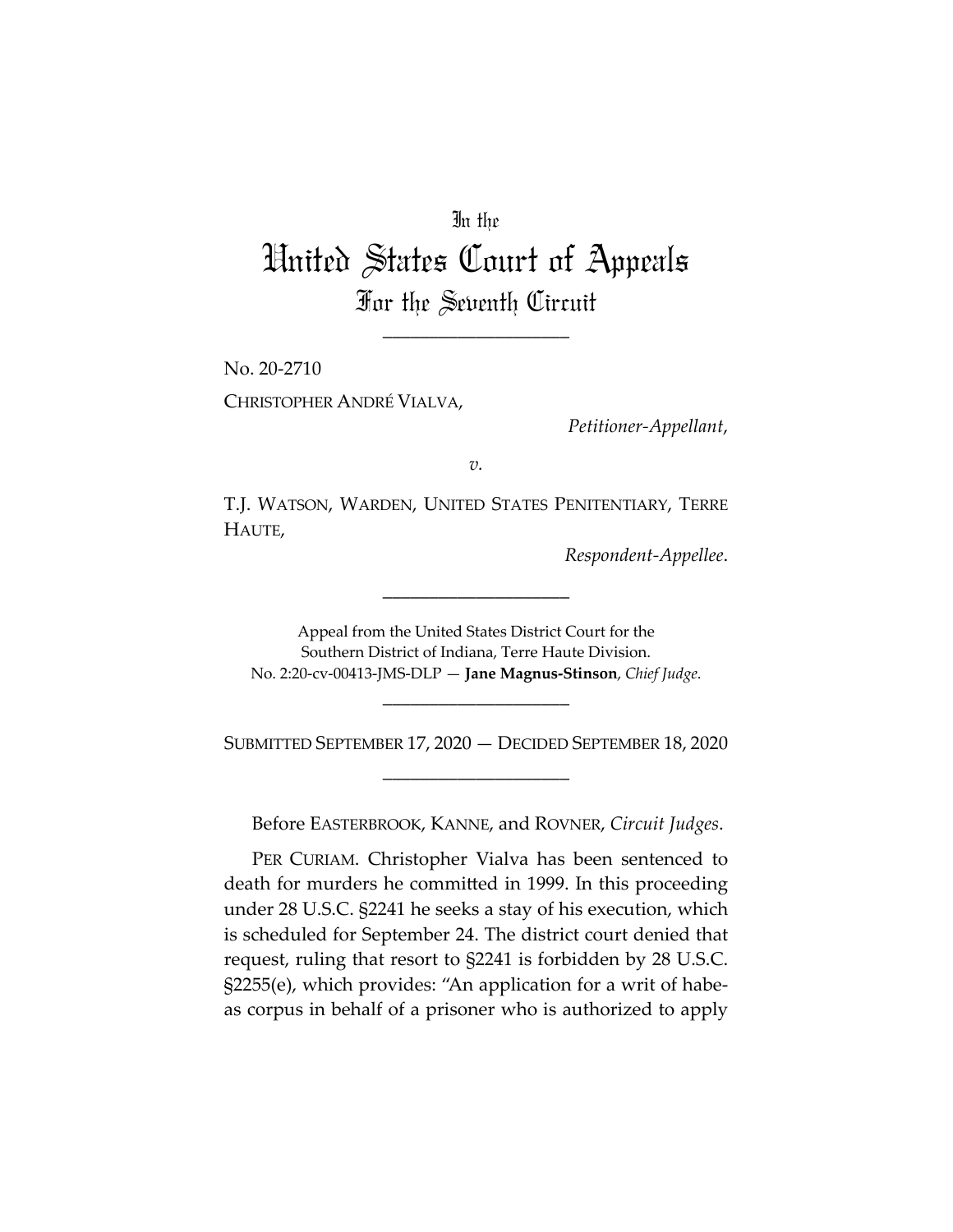for relief by motion pursuant to this section, shall not be entertained if it appears that the applicant has failed to apply for relief, by motion, to the court which sentenced him, or that such court has denied him relief, unless it also appears that the remedy by motion is inadequate or ineffective to test the legality of his detention." The district court held that §2255 is adequate to resolve Vialva's legal claims. After reviewing the parties' briefs, which address the merits as well as the request for a stay, we agree with that conclusion.

The details of Vialva's crimes do not matter for current purposes. Nor do the details of his current legal arguments. It is enough to identify the sort of contentions he presents. He maintains that he received ineffective assistance of counsel at trial because his lawyer had a conflict of interest. (While representing Vialva, counsel also was seeking an appointment as an Assistant United States Attorney.) He also contends that counsel conducted an inadequate investigation of his mental state and thus did not represent him competently during sentencing. Vialva maintains that the district judge suffered from alcoholism and should not have been allowed to preside at trial or impose sentence. These contentions may or may not be substantively valid, but Vialva's problem in seeking relief under §2241 is that issues of these kinds are commonly entertained and resolved under §2255.

Indeed, Vialva's contentions *were* entertained and resolved under §2255. See *United States v. Bernard and Vialva*, 762 F.3d 467 (5th Cir. 2014); *United States v. Vialva*, 904 F.3d 356 (5th Cir. 2018). The fact that Vialva lost does not entitle him to another collateral attack under §2241. Nor does the fact that the Fifth Circuit resolved his collateral attacks by denying his requests for certificates of appealability. He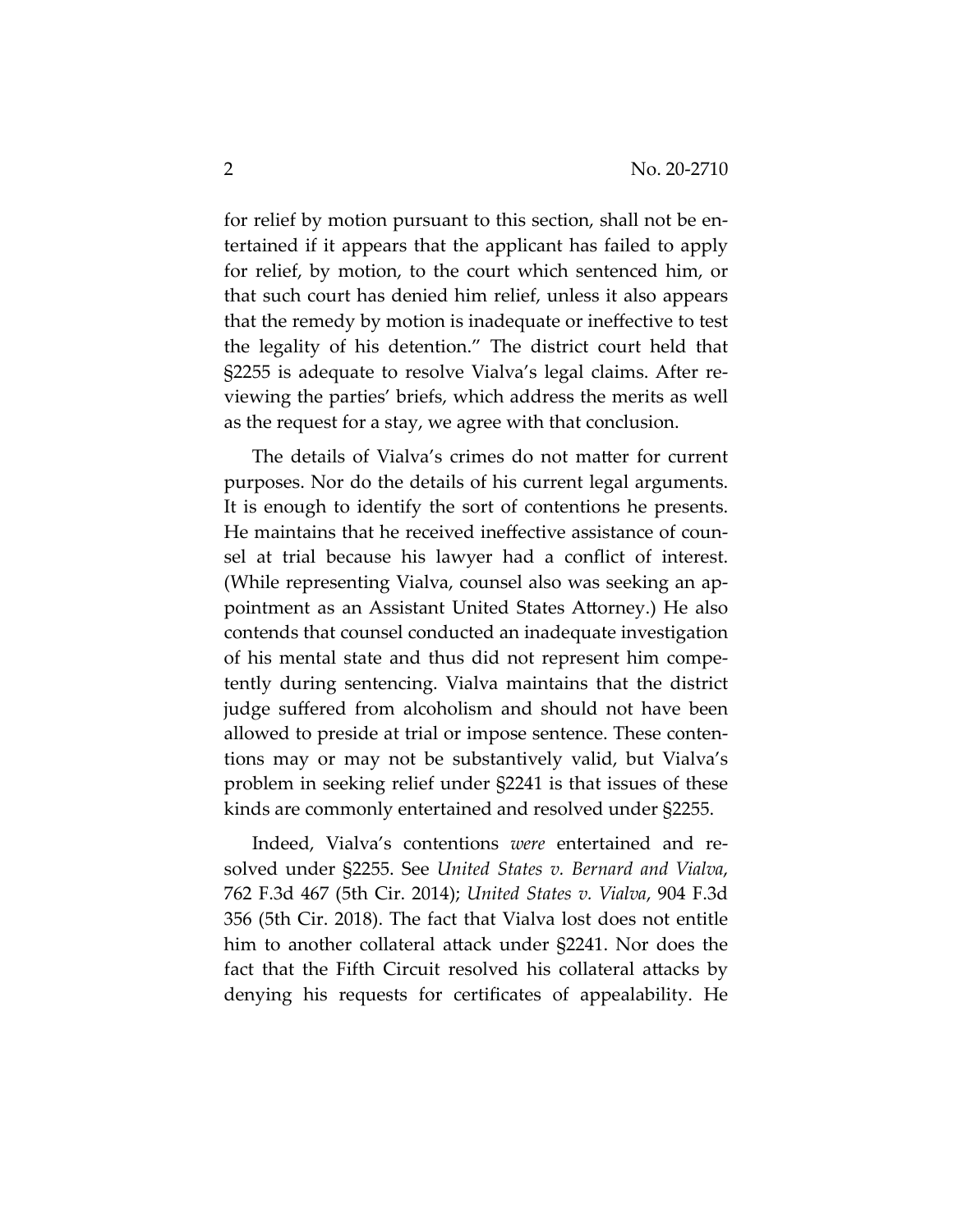maintains that the Fifth Circuit did not give his arguments the consideration they deserved, but we do not sit in judgment on the decisions of our sister circuits. That power belongs to the Supreme Court, which denied Vialva's petitions for certiorari. *Vialva v. United States*, 136 S. Ct. 1155 (2016); *Vialva v. United States*, 140 S. Ct. 860 (2020).

It isn't as if the Fifth Circuit refused to consider Vialva's arguments. That court declined to issue certificates of appealability only after extended discussion of the merits. Relying on *Buck v. Davis*, 137 S. Ct. 759 (2017), Vialva insists that the Fifth Circuit should have issued certificates of appealability, but that claim of error was for the Supreme Court to address. He received effective merits decisions, despite the absence of formal certificates of appealability, and a §2241 proceeding is not an authorized way to contest the procedure the Fifth Circuit used.

This circuit has held that §2255 can be deemed "inadequate or ineffective" when a novel and retroactive statutory decision cannot be raised under §2255, see *In re Davenport,* 147 F.3d 605 (7th Cir. 1998), or when newly disclosed facts support a constitutional theory that could not have been litigated on an initial proceeding under §2255, see *Webster v. Daniels*, 784 F.3d 1123 (7th Cir. 2015) (en banc). Neither description applies to Vialva's contentions. He does not rely on a new, retroactive legal rule; he does not point to any facts that came to light after the Fifth Circuit's decisions. Instead he contends that the courts that addressed his §2255 proceeding (and his effort to reopen them under Fed. R. Civ. P. 60(b)) reached an incorrect result under unchanged law applied to established facts. Permitting such a step would effectively eliminate §2255(e) from the United States Code.